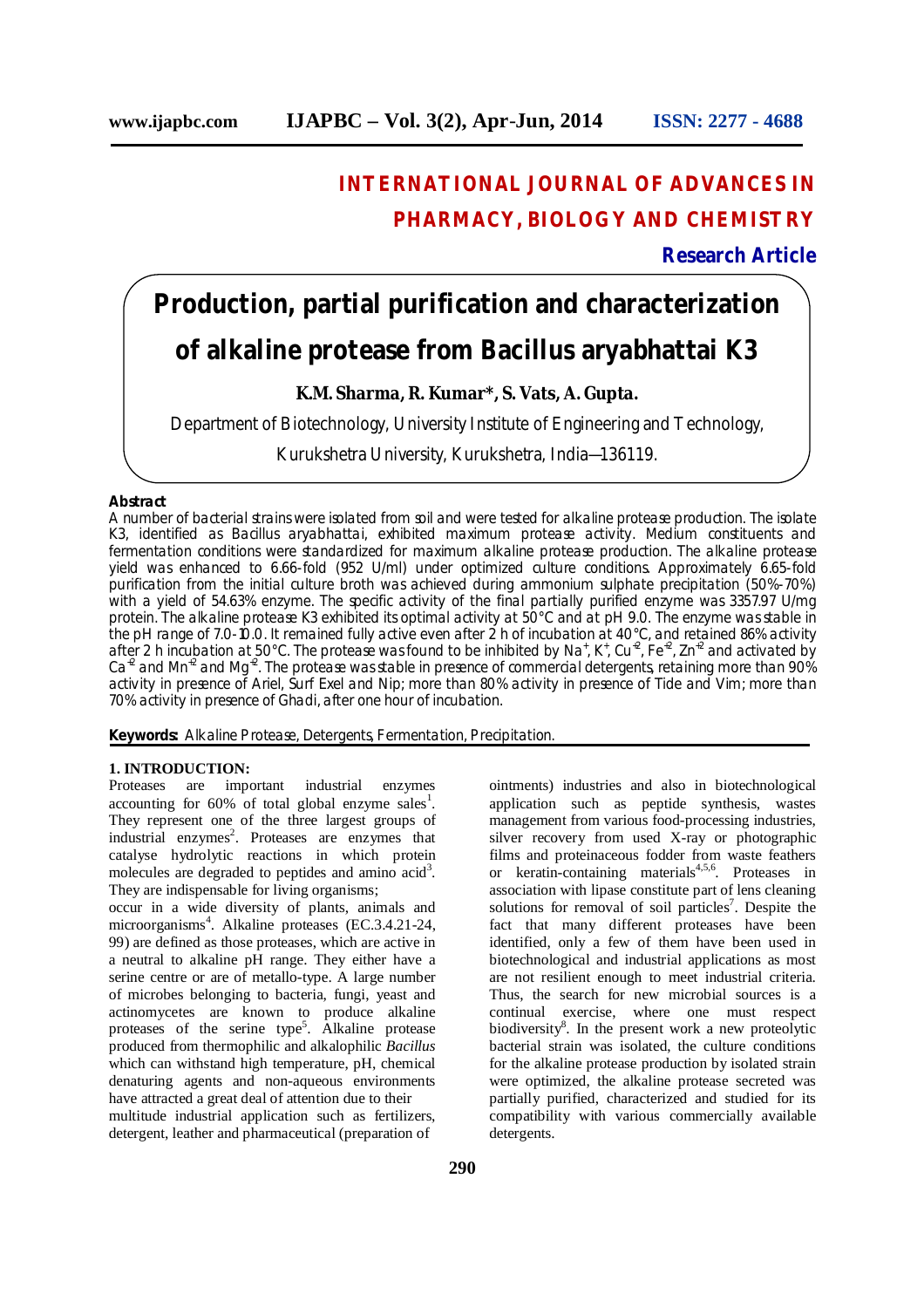#### **2. MATERIAL AND METHODS:**

#### **2.1 Isolation of alkaline protease producing microorganisms**

Soil samples were collected from different site of Kurukshetra (Haryana). Sample preparation was done by the method of Seifzadeh et al. <sup>9</sup>. These samples were suitably diluted and plated on skim milk agar plates (pH 9.0). Plates were incubated at 37°C for 48 h. A clear zone of skim milk hydrolysis gave an indication of protease producing organisms. Isolate with highest activity was chosen for further studies and its Identification was done by Institute of Microbial Technology, Chandigarh.

## **2.2 Production and partial purification of alkaline protease**

Protease production was carried out under submerged fermentation conditions using yeast extract casein medium as investigated by Naidu and Devi<sup>10</sup>. The production medium contained (g/l): Glucose, 10.0; Casein, 5.0; Yeast extract, 5.0; KH<sub>2</sub>PO<sub>4</sub>, 2.0;  $K_2HPO_4$ , 2.0;  $MgSO_4.7H_2O$ , 1.0. The pH of the medium was adjusted after sterilization to 9.0 using 10% (w/v) sodium carbonate  $(Na_2CO_3)$  solution sterilized separately<sup>11</sup>. After  $48$  h, cultures were centrifuged at 10,000 rpm for 20 min and supernatants were subjected to ammonium salt precipitation which was carried out in narrow range with 10% increments to attain different saturation levels  $(20-80%)$  using varying salt concentrations<sup>14</sup>. Each precipitated fraction was dissolved in minimal volume of 0.1M Glycine- NaOH buffer (pH 9.0) and protease activity and protein content were determined.

## **2.2 Measurement of protease activity and protein content**

Protease activity was assayed by modification of method described by Kumar et al.<sup>12</sup>. 0.1ml of appropriately diluted enzyme solution was incubated with 1 ml of 1% casein in Glycine-NaOH buffer (0.1) M, pH 10.0) at 45°C for 10 min and the reaction was terminated by the addition of 5 ml trichloroacetic acid (5%). After 30 min, the mixture was filtered and 2 ml of filtrate was added to 5 ml 0.4 M sodium carbonate and 1 ml Folin- Ciocalteau reagent (1N). Absorbance was then measured at 660 nm. Concentration of Ltyrosine released in the filtrate was determined by comparing against standard curve of L-tyrosine constructed in a similar way. One unit of protease activity was defined as the amount of enzyme that released 1 μg of tyrosine per ml per minute under the above assay conditions. Total protein contents of the enzyme solution were measured according to the

method described by Lowry et al.<sup>13</sup> using bovine serum albumin (BSA) as a standard.

#### **2.3 Optimization of media:**

#### **2.3.1 Effect of pH and temperature of the medium on alkaline protease production**

In order to investigate the influence of pH on protease production, production medium of different pH (6.0-12.0) were inoculated and incubated at 37°C with shaking at 150 rpm. The contents of the flask were harvested after 48 h and assayed for protease activity. Similarly, influence of temperature was investigated by varying the growth temperature (30- 50  $^{\circ}$ C) at optimum pH, keeping the other parameters constant.

## **2.3.2 Effect of Carbon source on alkaline protease production**

The effect of carbon source on protease production was studied by replacing glucose in the production medium with various simple and complex carbon sources including fructose, maltose, lactose, sucrose, glycerol, starch and galactose. A control represented by production medium with glucose as carbon source was performed at the same time. The flasks with medium were inoculated and incubated at 35°C for 48 h with shaking at 150 rpm. The enzyme activity was monitored thereafter. To study the effect of different concentrations of the best carbon source, the concentration of carbon source was varied from 5.0- 20.0 g/l.

## **2.3.3 Effect of Nitrogen source on alkaline protease production**

The effect of different nitrogen sources (10.0 g/l) viz. yeast extract, peptone, beef extract, tryptone, casein and their combinations, glutamic acid, glycine, ammonium acetate, sodium nitrate, ammonium chloride, potassium nitrate, ammonium sulphate, ammonium nitrate was determined by replacing yeast extract and casein in the production medium. A control experiment with yeast extract and casein as nitrogen source was also performed. Each flask containing the medium was inoculated and incubated at 35°C for 48 h under shaking conditions (150 rpm). The enzyme activity was monitored thereafter. Further, the selected nitrogen source was investigated at different concentrations (10.0-30.0 g/l).

## **2.4 Characterization of partially purified alkaline protease**

**2.4.1 Effect of pH on enzyme activity and stability** Optimum pH was determined by estimating the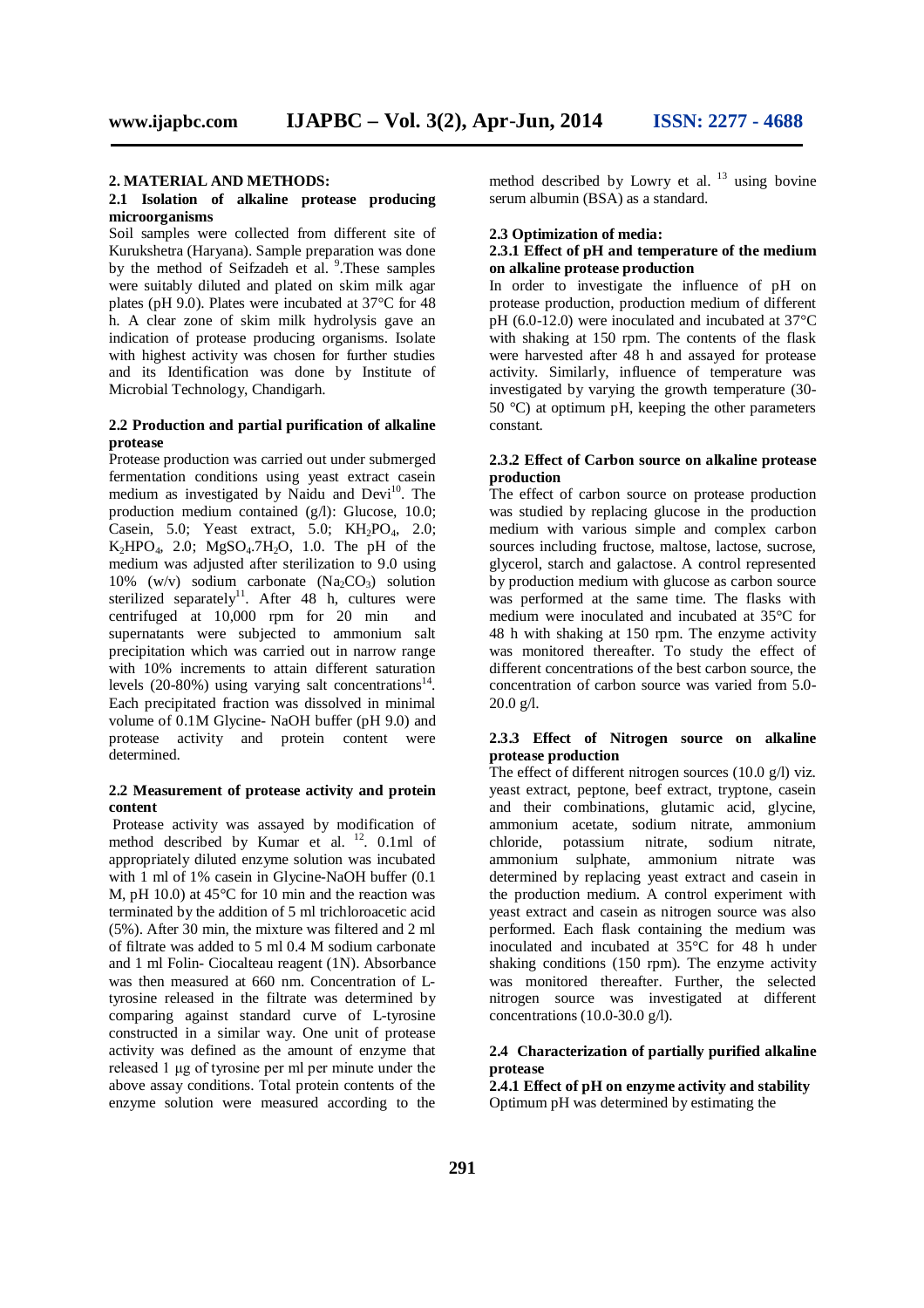protease activity over a pH range of 5.0 to 12.0, at 45 °C using the following buffer systems: 0.1M sodium acetate (pH 5.0);  $0.1M$  sodium phosphate (pH 6.0-7.0); 0.1 M Tris-HCl (pH 8.0); 0.1M glycine-NaOH (pH 9.0-12.0). The effect of pH on protease stability was studied by pre-incubating the enzyme in buffers of different pH values in the range of pH 5.0-12.0 for 2 h at 25°C. The residual activities were determined at 45°C, pH 9.0 and expressed as percentage of the initial activity taken as 100%. The effect of temperature on protease activity was determined by estimating the protease activity at pH 9.0 and<br>temperatures ranging from  $20^{\circ}$ C-80 $^{\circ}$ C. temperatures ranging from Thermostability of the protease was examined by preincubation of the enzyme preparation (pH 9.0) at different temperatures (40 $\degree$ C-80 $\degree$ C) for varying time periods (30-120 minutes). The residual activities were determined at 50°C and expressed as percentage of the initial activity taken as 100%.

## **2.4.2 Effect of metal ions on enzyme activity**

The effects of various metal ions (5 mM) on enzyme activity were investigated by pre-incubating the enzyme preparation for 30 minutes at 25°C in the presence of monovalent  $(Na^+, K^+)$  or divalent  $(Ca^{2+},$  $Cu^{2+}$ , Mg<sup>2+</sup>, Mn<sup>2+</sup>, Fe<sup>2+</sup>, Hg<sup>2+</sup> and Zn<sup>2+</sup>) metal ions. Thereafter, protease assay was performed at 50°C and pH 9.0. Relative activity was determined by considering the activity of the enzyme without any metallic ions as 100%.

## **2.4.3 Stability of enzyme in presence of commercial detergents**

The suitability of the protease as a detergent additive was determined by testing its stability in the presence of commercial detergents including Ghari, Ariel, Tide, Surf Exel, Nip (Fena), Vim. Detergents were diluted in tap water to give a final concentration of 7 mg/ml to simulate washing conditions<sup>15</sup>. The partially purified enzyme was then added to different detergent solutions and incubated at 40°C for 2 h. The enzyme without adding any detergent and incubated under the same conditions was taken as the control. Suitable aliquots were withdrawn after 1h and 2h of incubation. Residual activity was measured at 50°C, pH 9.0 for 10 min and compared with the control.

#### **3. RESULTS AND DISCUSSION: 3.1 Isolation and Screening**

Total of fifty morphologically different bacterial strains were isolated from different soil samples. Isolated cultures were separately screened for their proteolytic activity. Twenty isolates showed proteolytic activity, as indicated by zone of clearance on skim milk agar. Figure 3.1 shows zone of

clearance around the colony of the bacterial isolate K3 which exhibited widest zone of clearance. The twenty proteolytic strains were then subjected to quantitative screening to select the most promising enzyme producer under submerged fermentation conditions.The alkaline protease activity of the isolates was found to be ranging from 40.94 U/ml to 143.61 U/ml. Isolate K3 was selected for further study as it exhibited highest alkaline protease activity.



**Figure 3.1 Zone of hydrolysis around the colony of K3 on skim milk agar plate.**

## **3.2. Growth kinetics and protease production**

Protease production by *Bacillus aryabhattai* K3 with reference to its growth is shown in Figure 3.2. The study indicated that the growth was exponential up to 36 h followed by stationary phase. The production of protease could be noticed from the early exponential phase of growth. The bacterium was producing only small quantity of enzyme in early stages. A steady increase in enzyme production could be seen as the growth progressed from early exponential to early stationary phase. Protease secretion reached a maximum in 48 hours at stationary phase. Thereafter a decline in activity was observed. This suggests that production of protease by this *Bacillus* sp. is dependent on cell growth and incubation time has been reported to play substantial role in enzyme production Folasade M. Olajuyigbe<sup>16</sup>.

## **3.3 Optimization of conditions for alkaline protease production**

#### **3.3.1 Effect of medium pH on alkaline protease production**

The pH of the medium had significant effect on alkaline protease production by *B*. *aryabhattai* K3 as shown in Figure 3.3. The bacterium produced very low levels of alkaline protease when grown in the medium of pH 6.0. The production of protease increased with increase in pH of the medium and peaked to 362.58 U/ml at pH 8.0. With further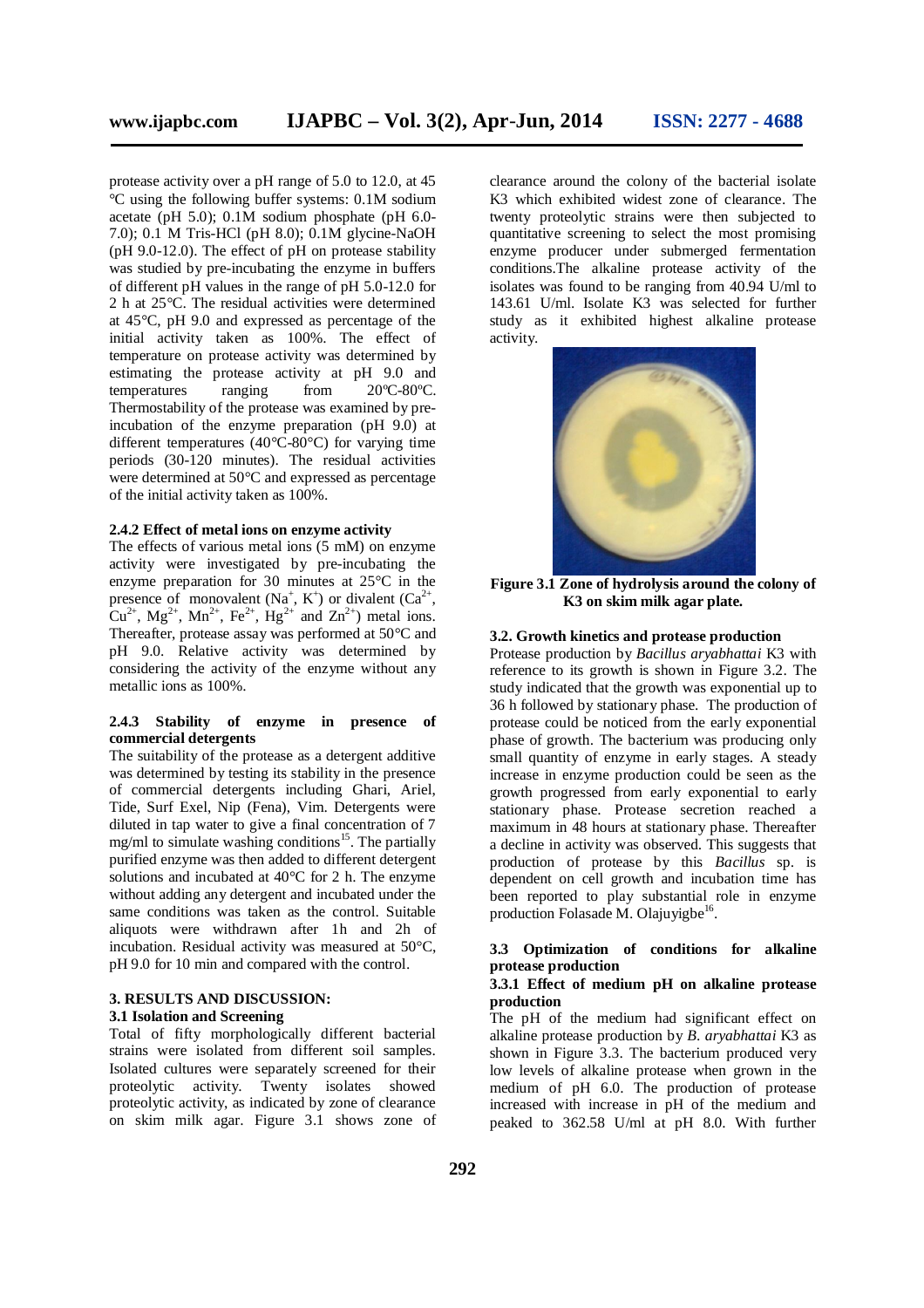increase in pH, there was a decline in enzyme titre. Similarly *B. cereus* SV1 protease showed optimum activity at pH 8.0 and Protease from halo-alkaliphilic *Bacillus* sp. 17N-1 showed activity at pH 6.5 to 8.5 with an optimum at pH 7 reported by Bajaj and Jamwal<sup>17</sup>. Likewise Arulmani et al. <sup>21</sup> published a report on a protease from *Bacillus laterosporus*-AK1which was active in the pH range 7.0-12.0 and had an optimum pH of 9.0.

#### **3.3.2 Effect of incubation temperature on alkaline protease production**

The culture was grown at various temperatures to find out the most suitable temperature for alkaline protease production by *B*. *aryabhattai* K3. The optimum temperature for protease production was found to be  $35^{\circ}$ C (417.37 U/ml) as shown in Figure 3.4. Protease titre reduced significantly beyond 40°C. This is in contrast to *B. subtilis* SHS-04 in which Optimum temperature for cell growth was 37°C but op- timum protease production was recorded at 45°C reported by F. M. Olajuyigbe $^{16}$ .

## **3.3.3 Effect of carbon sources on alkaline protease production**

Different carbon sources (10 g/l) used in the production medium for alkaline protease production by *B*. *aryabhattai* K3 resulted in wide variation of enzyme levels as presented in Figure 3.5. Among these, maximum titre (622.64 U/ml) was attained in the medium supplemented with lactose. Similarly Bajaj and Jamwal<sup>17</sup> reported that *Bacillus pumilus* D-6 exhibited higher productivity of protease in culture media using lactose as carbon source.

#### **3.3.4 Effect of nitrogen sources on alkaline protease production**

Figure 3.6 depicts the effect of different nitrogen sources (10 g/l) on alkaline protease production by *B*. *aryabhattai* K3. The alkaline protease production was better with organic nitrogen sources than with the inorganic nitrogen sources and amino acids. Combination of yeast extract and casein (control) stimulated the highest protease yield (624.48 U/ml) followed by a combination of yeast extract and beef extract (483.58 U/ml). Bajaj and Jamwal<sup>17</sup> published a report on a protease from *B. Pumilus* D-6 found that urea showed 80% maximum protease activity while ammonium sulphate enhanced enzyme production by 40%, and gelatin and soybean meal did so to the tune of 26 and 24%, respectively.

#### **3.4 Partial purification of alkaline protease**

The results of partial purification of protease from *Bacillus aryabhattai* K3 are summarized in Table 3.1. Approximately 6.65-fold purification from the initial culture broth was achieved during ammonium sulphate precipitation (50%-70%) with a yield of 54.62% enzyme. The specific activity of the final partially purified enzyme was 3357.97 U/mg protein. The partially purified enzyme was thereafter designated as alkaline protease K3. Gupta et  $al^{18}$ reported approximately 4.62-fold purification of protease from *Virgibacillus pantothenticus* MTCC 6729 by ammonium sulphate precipitation (80%) with a recovery of 36.90% enzyme.

## **3.4 Effect of metal ions on enzyme activity**

Effect of metal ions on the activity of alkaline protease K3 is presented in Figure 3.7. The addition of  $Ca^{+2}$  and  $Mn^{+2}$  and  $Mg^{+2}$  increased the enzyme activity by about 36%, 22% and 8% respectively. These cations protect the enzyme against thermal denaturation and play a vital role in maintaining the active conformation of the enzyme at high temperatures<sup>8</sup>. Other metal ions which had a negative impact included Na<sup>+</sup>, K<sup>+</sup>, Cu<sup>+2</sup>, Fe<sup>+2</sup> and  $\text{Zn}^{+2}$ .A significant inhibitory effect on the protease activity was observed with  $Hg^{2+}$  (0% relative activity). Sathyavrathan and Krithika<sup>19</sup> reported that Bacillus licheniformis NRRL-NRS-1264 shows lower enzyme activity when supplemented with Ca and Mg. The most striking feature was that enzyme activity remained un-fazed even in presence of inhibitors like Pb2+ and Hg2+ which are considered universal inhibitors of enzyme activity reported by Bajaj and  $Jamwal<sup>17</sup>$ .

#### **3.5 Stability of alkaline protease K3 in presence of commercial detergents**

In order to evaluate the feasibility of using alkaline protease K3 as a detergent-additive, its stability towards some detergents available in the local market, was studied. Relative activity of the protease after incubation with different detergents is presented in Figure 3.8. The protease was stable in presence of commercial detergents, retaining more than 90% activity in presence of Ariel, Surf Exel and Nip; more than 80% activity in presence of Tide and Vim; more than 70% activity in presence of Ghadi, after one hour of incubation. The enzyme retained more than 50% activity with all the detergents tested even after 2 h of incubation. Thus, it can be used as a detergent addditive. Kumari and  $\text{Rani}^{20}$  reported that Wheel. Surf Excel and Nirma shows 80, 82 and 80% relative activity respectively after 1 hr of incubation where as Rin and Ariel shows between 50-60% relative activity after 1 hr of incubation and after 2 hr of incubation Wheel and Surf Excel shows 60% relative activity.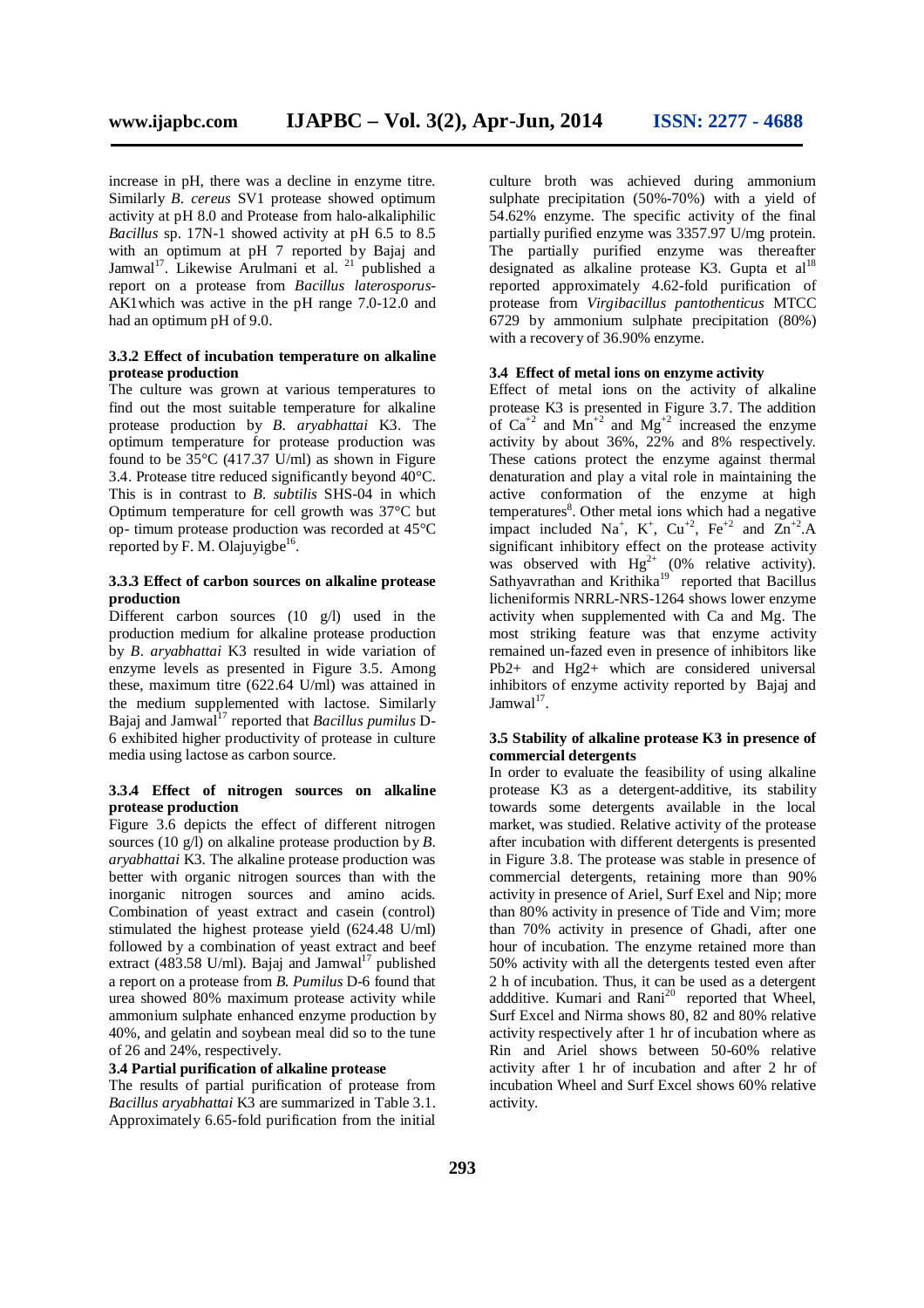#### **4. CONCLUSION**

Owing to its stability at alkaline pH, high temperature and also in presence of commercial detergents; it can be used as an additive in detergents. Although many alkaline proteases have been reported from microbial origins, to our knowledge this is the first report on production, partial purification and characterization of an alkaline protease from this bacterium. Further purification and characterization of the protease can be carried out to test its suitability for other industrial applications. Study can be conducted in search of new and cheaper methods to enhance the protease production as well as to decrease the market price of this enzyme.

| <b>Purification step</b>                          | <b>Total Protease Activity</b><br>$(\mathbf{U})$ | Protein<br>(mg/ml) | <b>Total Protein</b><br>(mg) | <b>Specific Activity</b><br>(U/mg) | <b>Purification</b><br>fold | Yield<br>(%) |
|---------------------------------------------------|--------------------------------------------------|--------------------|------------------------------|------------------------------------|-----------------------------|--------------|
| Crude extract                                     | 95200.00                                         | 1.8850             | 188.50                       | 505.04                             | 1.00                        | 100          |
| $(NH_4)_{2}SO_4$<br>$(50\% - 70\%)$<br>(dialyzed) | 51998.24                                         | 1.2388             | 15.485                       | 3357.97                            | 6.65                        | 54.62        |

**Table 3.1 Summary of partial purification of alkaline protease:**



**Figure 3.2 Time profile of cell growth and alkaline protease production (1% (v/v) inoculum, pH 9.0, 37°C, 150 rpm).**



**Figure 3.3 Effect of pH on alkaline protease production (5% (v/v) inoculum, 37°C, 48 h, 150 rpm).**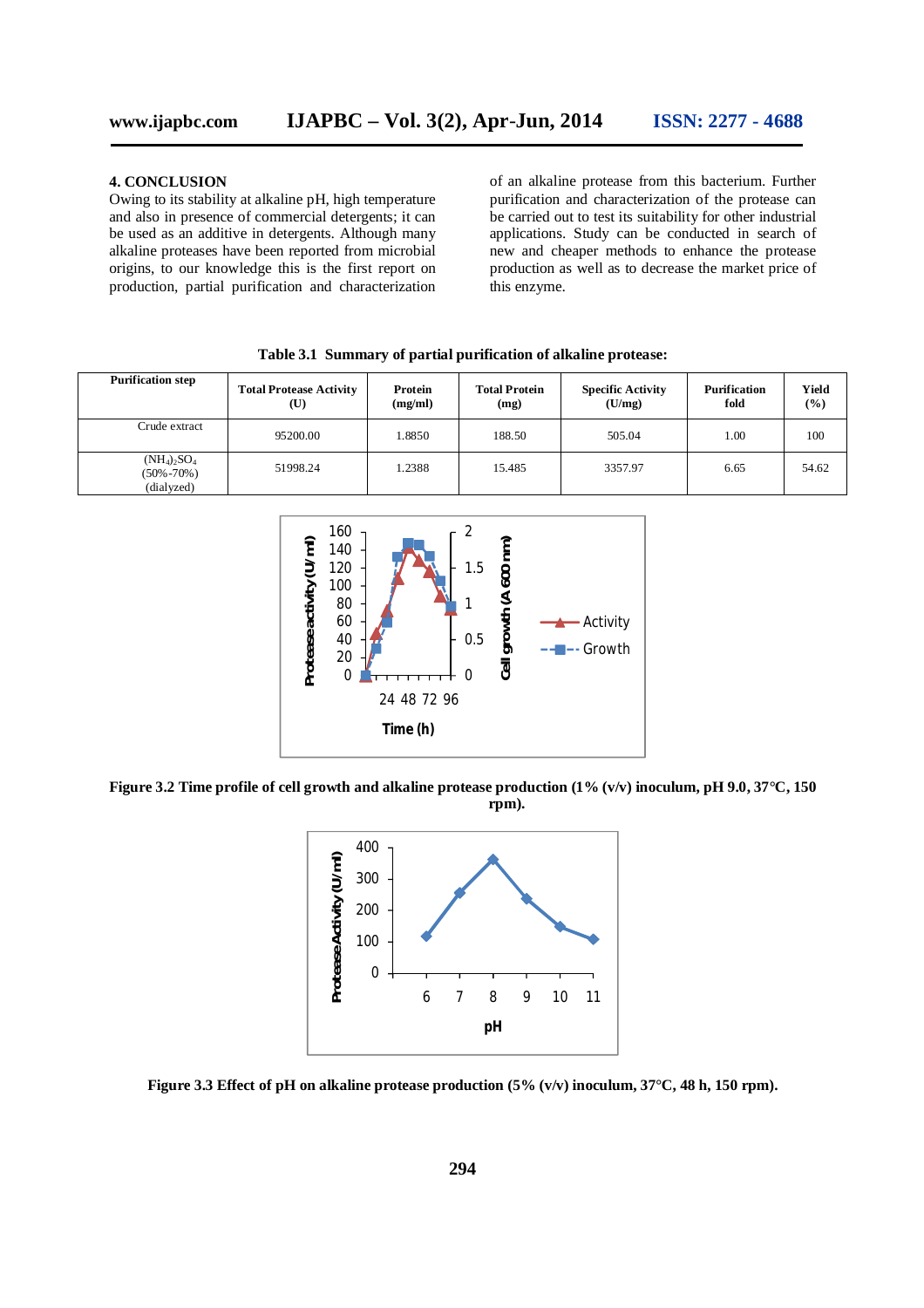

**Figure 3.4 Effect of incubation temperature on alkaline protease production (5% (v/v) inoculum, pH 8.0, 48 h, 150 rpm).**



**Figure 3.5 Effect of carbon sources on alkaline protease production (5% (v/v) inoculum, pH 8.0, 35°C, 48 h, 150 rpm).**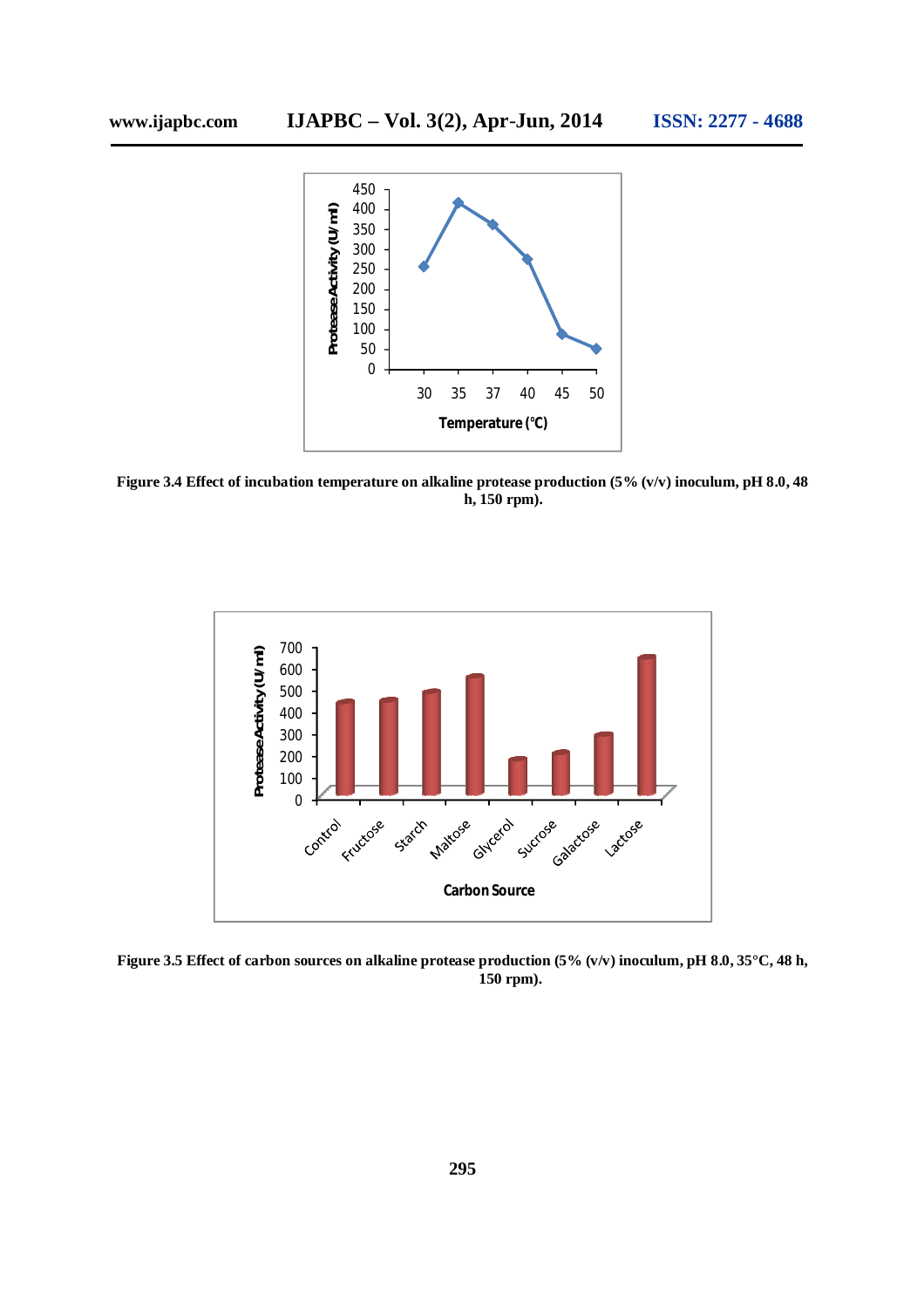

**Figure 3.6 Effect of nitrogen sources on alkaline protease production (5% (v/v) inoculum, pH 8.0, 35°C, 48 h, 150 rpm).**



**Figure 3.7 Effect of metal ions on activity of alkaline protease K3.**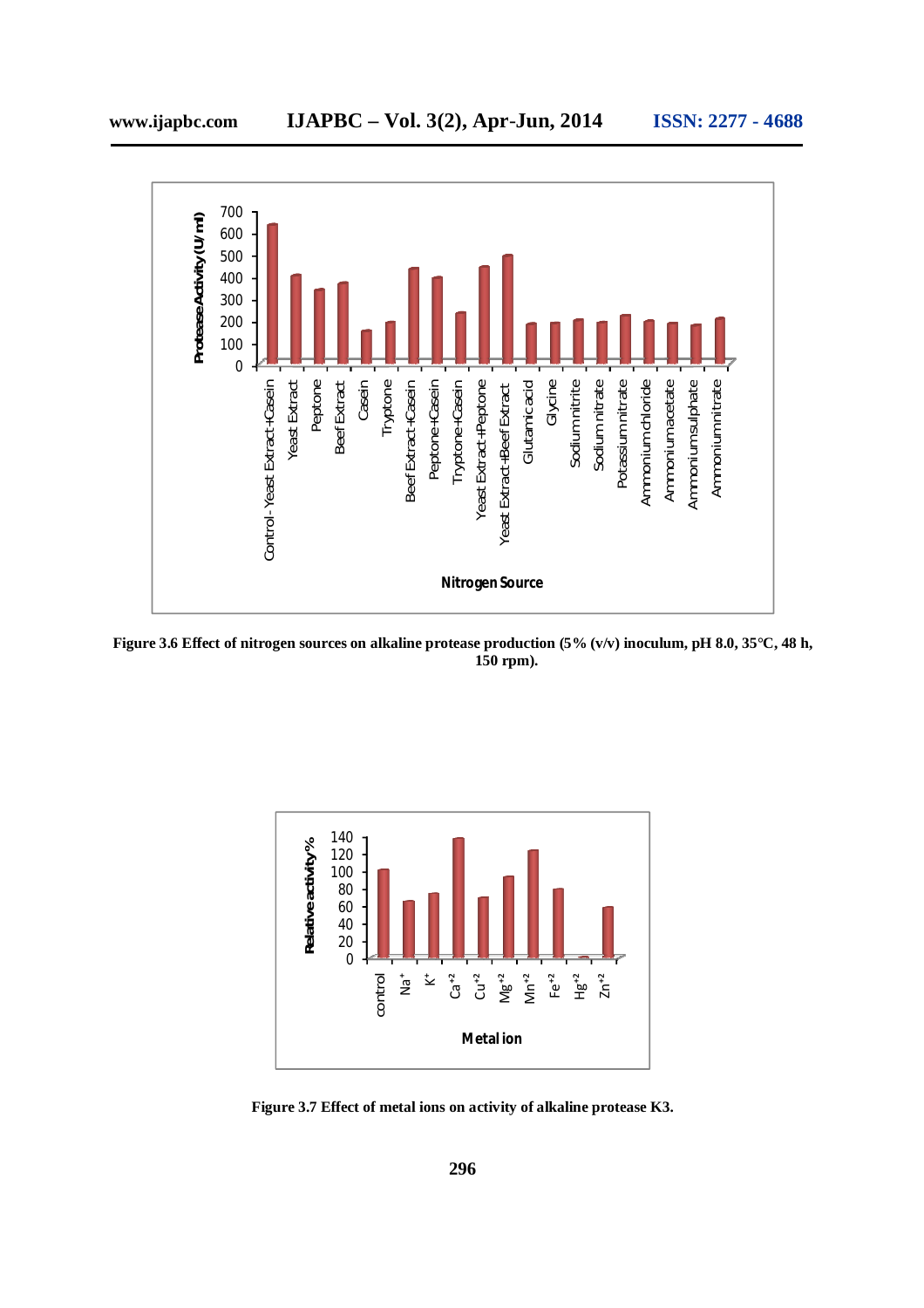

**Figure 3.8 Stability of alkaline protease K3 in presence of commercial detergents.**

#### **REFERENCES:**

- 1. Ningthoujam DS, Kshetri P, Sanasam S, Nimaichand S, Screening, identification of best producers and optimization of extracellular proteases from moderately halophilic alkalithermotolerant indigenous actinomycetes, World Appl. Sci. J. 2009; 7: 907-916.
- 2. Ahmed SA, Saleh S, Fattah AFA, Stabilization of Bacillus licheniformis ATCC 21415 alkaline protease by immobilization and modification, Aust. J. Basic Appl. Sci. 2007; 1: 313-322.
- 3. Sumantha A, Larroch C, Pandey A, Microbiology and Industrial Biotechnology of Food-Grade Proteases, Food Technol. Biotechnol. 2006; 44: 211-220.
- 4. Rao MB, Tanksale AM, Ghatge MS and Deshpande VV, Molecular and biotechnological aspects of microbial proteases, Microbiol. Mol. Biol. Rev. 1998; 62: 597-635.
- 5. Gupta R, Beg QK, Lorenz P, Bacterial alkaline proteases: molecular approaches and industrial applications, Appl. Microbiol. Biotechnol. 2002; 59: 15-32.
- 6. Haddar A, Agrebi R, Bougatef A, Hmidet N, Kamoun AS, Nasri M, Two detergent stable alkaline serine-proteases from Bacillus mojavensis A21: Purification, characterization and potential application as a laundry detergent additive, Bioresour. Technol. 2009; 100: 3366-3373.
- 7. Batra N, Walia M, Production and characterization of alkaline protease from bacteria strains isolated

from cotton field, Afr. J. Biotechnol. 2014; 8: 702- 709.

- 8. Kumar CG, akagi H, Microbial alkaline proteases from a bioindustrial viewpoint. Biotechnol. Adv. 1999; 17: 561-594.
- 9. Seifzadeh S, Sajedi RH, Sariri R, Isolation and characterization of thermophilic alkaline proteases resistant to sodium dodecyl sulfate and ethylene diamine tetraacetic acid from Bacillus sp. GUS1, Iran. J. Biotechnol. 2008; 6: 214-224.
- 10. Naidu KSB, Devi KL, Optimization of thermostable alkaline protease production from species of Bacillus using rice bran, Afr. J. Biotechnol. 2005; 4: 724-726.
- 11. Kumar CG, Joo HS, Koo YM, Paik SR, Chang CS, Thermostable alkaline protease from a novel marine haloalkalophilic Bacillus clausii isolate, World J. Microbiol. Biotechnol. 2004; 20: 351-357.
- 12. Kumar PKP, Mathivanan V, Karunakaran M, Renganathan S, Sreenivasan RS, Studies on the effects of pH and incubation period on protease production by Bacillus sp. using groundnut cake and wheat bran, Indian J. Sci. Technol. 2008; 1: 1- 4.
- 13. Lowry OH, Rosebrough NJ, Farr AL, Randall RJ, Protein measurement with the folin phenol reagent, J. Biol. Chem. 1951; 193: 265–275.
- 14. Burgess RR, Deutscher MP, Methods in Enzymology: Guide to protein purification,  $(2<sup>nd</sup>$ ed.), London: Academic Press, 2009; 463: 331-337.